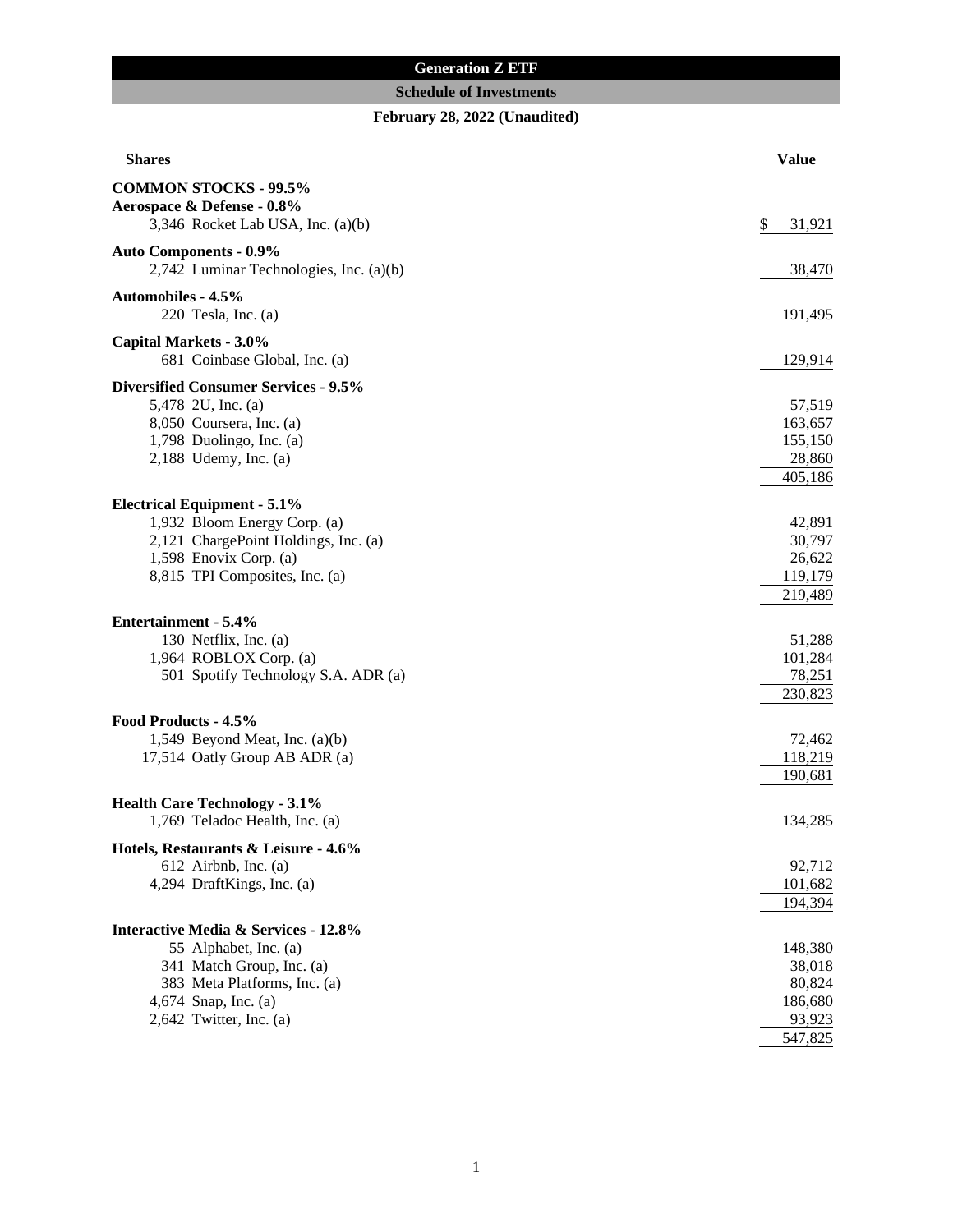## **Generation Z ETF**

## **Schedule of Investments (Continued)**

# **February 28, 2022 (Unaudited)**

| <b>Shares</b>                                                             |    | <b>Value</b> |  |
|---------------------------------------------------------------------------|----|--------------|--|
| <b>Internet &amp; Direct Marketing Retail - 9.2%</b>                      |    |              |  |
| 53 Amazon.com, Inc. (a)                                                   | \$ | 162,777      |  |
| 766 DoorDash, Inc. (a)                                                    |    | 80,392       |  |
| 262 Etsy, Inc. (a)                                                        |    | 40,581       |  |
| 1,383 Fiverr International Ltd. ADR (a)                                   |    | 109,132      |  |
|                                                                           |    | 392,882      |  |
| IT Services - 9.2%                                                        |    |              |  |
| 608 Affirm Holdings, Inc. (a)                                             |    | 25,439       |  |
| $1,010$ Block, Inc. (a)                                                   |    | 128,775      |  |
| 282 Okta, Inc. (a)                                                        |    | 51,561       |  |
| 681 PayPal Holdings, Inc. (a)                                             |    | 76,224       |  |
| 162 Shopify, Inc. ADR (a)                                                 |    | 112,470      |  |
|                                                                           |    | 394,469      |  |
| Machinery - 1.8%                                                          |    |              |  |
| 7,591 Agrify Corp. $(a)(b)$                                               |    | 43,572       |  |
| 7,805 Desktop Metal, Inc. (a)                                             |    | 32,469       |  |
|                                                                           |    | 76,041       |  |
|                                                                           |    |              |  |
| Metals $&$ Mining - $0.6\%$                                               |    |              |  |
| 587 MP Materials Corp. (a)                                                |    | 26,779       |  |
| Road & Rail - 1.9%                                                        |    |              |  |
| 2,132 Lyft, Inc. (a)                                                      |    | 83,020       |  |
| Semiconductors & Semiconductor Equipment - 8.3%                           |    |              |  |
| 986 Enphase Energy, Inc. (a)                                              |    | 164,366      |  |
| 513 NVIDIA Corp.                                                          |    | 125,095      |  |
| 205 SolarEdge Technologies, Inc. (a)                                      |    | 65,481       |  |
|                                                                           |    | 354,942      |  |
| Software - 8.8%                                                           |    |              |  |
| 2,534 Arqit Quantum, Inc. ADR (a)                                         |    | 40,417       |  |
| 742 DocuSign, Inc. (a)                                                    |    | 87,875       |  |
| 530 Gitlab, Inc. (a)                                                      |    | 30,883       |  |
| 7,165 Palantir Technologies, Inc. (a)                                     |    | 84,905       |  |
| 1,225 Unity Software, Inc. (a)                                            |    | 130,401      |  |
|                                                                           |    | 374,481      |  |
| <b>Special Purpose Acquisition Companies (SPACs) - 3.1%</b>               |    |              |  |
| 9,409 Agrico Acquisition Corp. ADR (a)                                    |    | 95,125       |  |
| 3,954 B Riley Principal 150 Merger Corp. (a)                              |    | 39,026       |  |
|                                                                           |    | 134,151      |  |
| <b>Specialty Retail - 0.8%</b>                                            |    |              |  |
| 10,134 BARK, Inc. (a)                                                     |    | 31,922       |  |
| Textiles, Apparel & Luxury Goods - 1.6%                                   |    |              |  |
| 2,845 On Holding AG ADR (a)                                               |    |              |  |
|                                                                           |    | 69,276       |  |
| TOTAL COMMON STOCKS (Cost \$5,477,803)                                    |    | 4,252,446    |  |
| <b>INVESTMENTS PURCHASED WITH PROCEEDS FROM SECURITIES LENDING - 4.0%</b> |    |              |  |
| 168,836 First American Government Obligations Fund - Class X, 0.03% (c)   |    | 168,836      |  |
| TOTAL INVESTMENTS PURCHASED WITH PROCEEDS FROM SECURITIES                 |    |              |  |
| LENDING (Cost \$168,836)                                                  |    | 168,836      |  |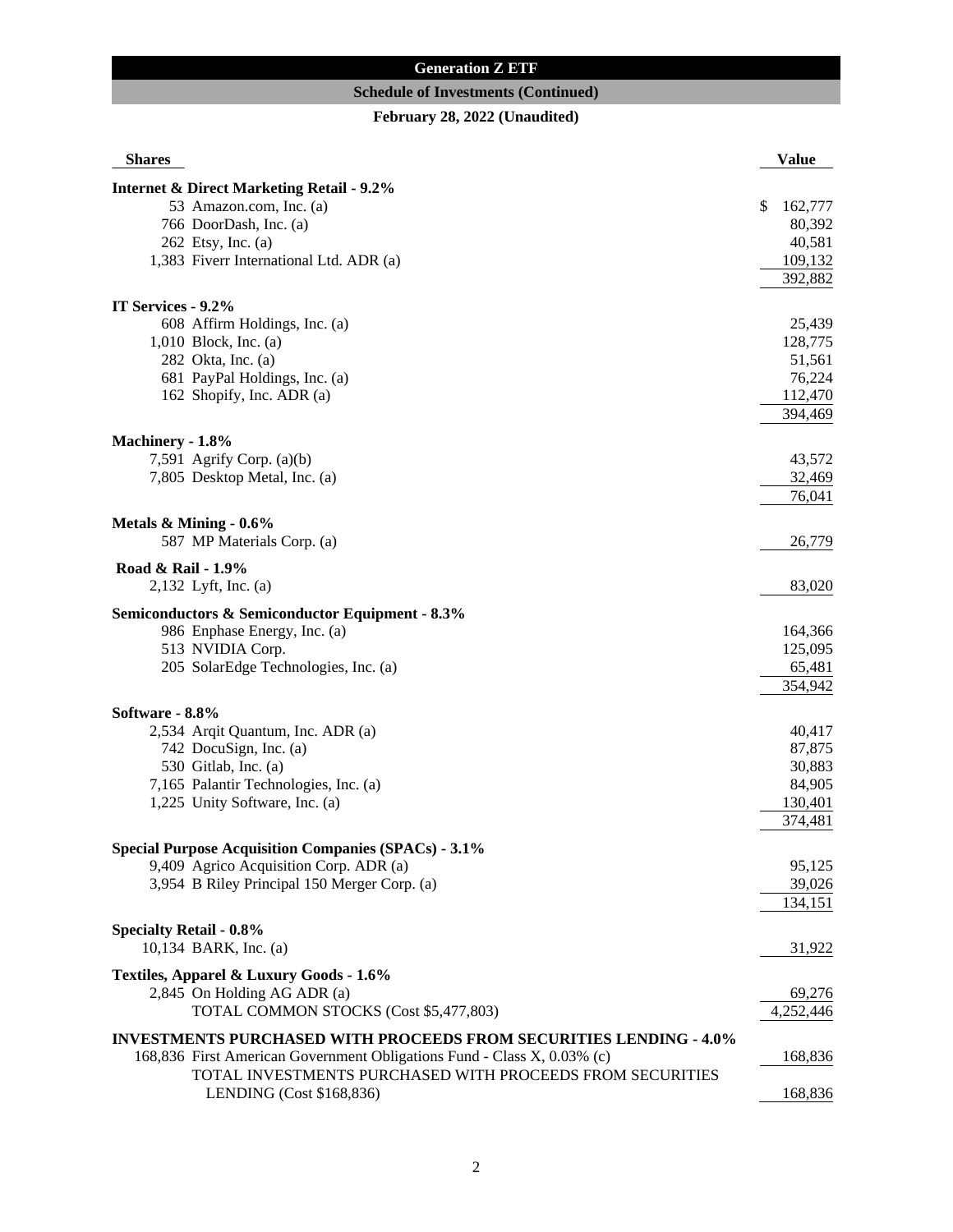## **Generation Z ETF**

#### **Schedule of Investments (Continued)**

#### **February 28, 2022 (Unaudited)**

| <b>Shares</b>                                                                                              | Value                   |
|------------------------------------------------------------------------------------------------------------|-------------------------|
| <b>MONEY MARKET FUNDS - 0.4%</b><br>17,372 First American Government Obligations Fund - Class X, 0.03% (c) | 17.372                  |
| TOTAL MONEY MARKET FUNDS (Cost \$17,372)                                                                   | 17,372                  |
| TOTAL INVESTMENTS (Cost \$5,664,011) - 103.9%<br>Other Liabilities in Excess of Assets - (3.9%)            | 4,438,654<br>(164, 995) |
| TOTAL NET ASSETS - 100.0%                                                                                  | \$4,273,659             |

Percentages are stated as a percent of net assets.

ADR - American Depository Receipt

(a) Non-Income producing security.

- (b) This security or a portion of this security was out on loan as of February 28, 2022. Total loaned securities had a market value of \$168,750 as of February 28, 2022.
- (c) Rate shown is the 7-day effective yield.

The Global Industry Classification Standard (GICS®) was developed by and/or is the exclusive property of MSCI, Inc. and Standard & Poor Financial Services LLC ("S&P").

GICS is a service mark of MSCI and S&P and has been licensed for use by U.S. Bancorp Fund Services, LLC.